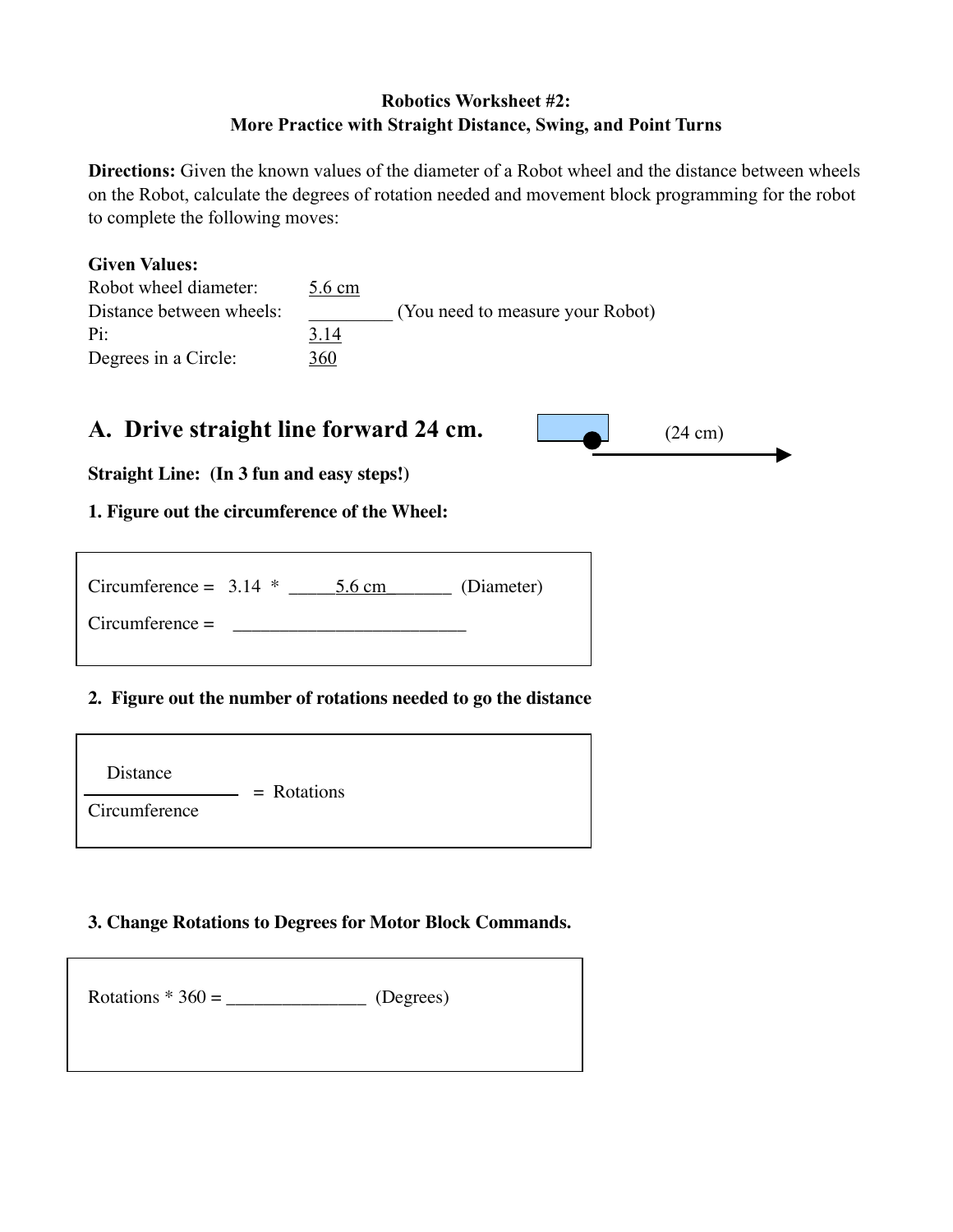

# B. Swing Turn Right 90 degrees.

**Swing Turn: (In 5 fun but not so easy steps!)**

## **1. Figure out the circumference of the Wheel:**

| Circumference = $3.14$ * | $5.6 \text{ cm}$ | (Diameter) |
|--------------------------|------------------|------------|
| $Circumference =$        |                  |            |

#### **2. Calculate the Circumference of the big circle the robot would make if it turned all the way around in a swing turn.**

Big Circumference = 3.14 \* Distance Between Robot Wheels \* 2

#### **3. Calculate the arc segment the robot wheel has to travel to make the swing turn:**

Degree of Turn  $Big$  Circumference = Arc Segment 360

#### **4. Figure Out wheel rotations needed to travel arc segment:**

Arc Segment

 $=$  Rotations

Wheel Circumference

#### **5. Change Rotations to Degrees for Motor Block:**

Rotations  $*360 =$  (Degrees)

#### 6. Decide which wheel to rotate:

Turning Left -> use wheel on right side of robot Turning Right -> use wheel on left side of robot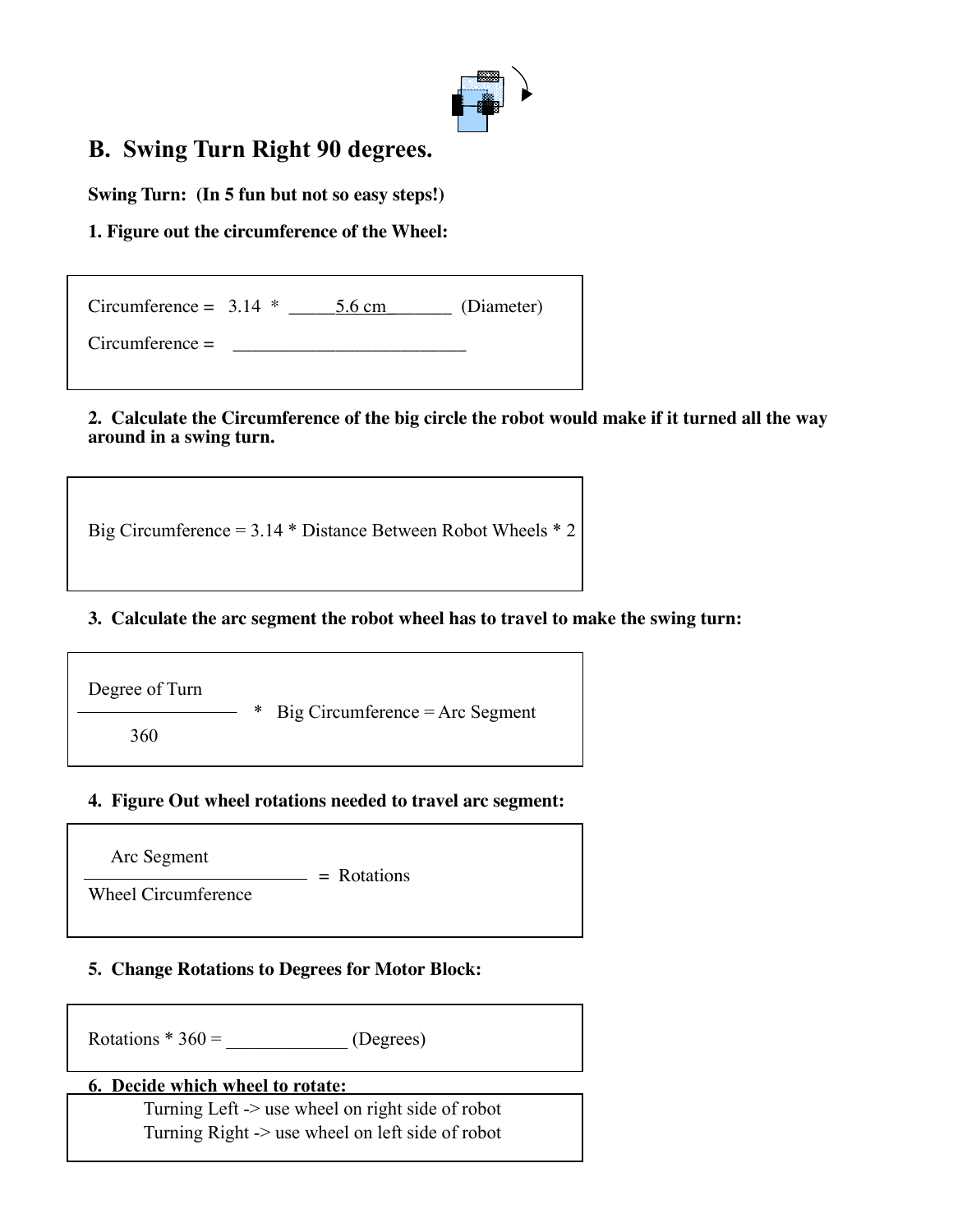# C. Point Turn Left 45 degrees.



Point Turn (In 5 easy and fun steps!)

## **1. Figure out the circumference of the Wheel:**

 $Circumference = 3.14 *  $\underline{\hspace{1cm}} 5.6 \text{ cm}$  (Diameter)$ 

 $Circumference =$ 

**2. Calculate the Circumference of the big circle the robot would make if it turned all the way around in a point turn.**

Big Circumference = 3.14 \* Distance Between Robot Wheels

## 3. Calculate the arc segment the robot wheel has to travel to make the swing turn:

Degree of Turn

\* Big Circumference = Arc Segment

360

## 4. Figure Out wheel rotations needed to travel arc segment:

Arc Segment

 $=$  Rotations Wheel Circumference

## **5. Change Rotations to Degrees for Motor Block:**

Rotations  $*360 =$  (Degrees)

#### 6. Decide which wheels to rotate:

Turning Left ->

Right wheel forward Number of Degrees, Left wheel backward Number of Degrees. Turning Right ->

Left wheel forward Number of Degrees, Right wheel backward number of Degrees.